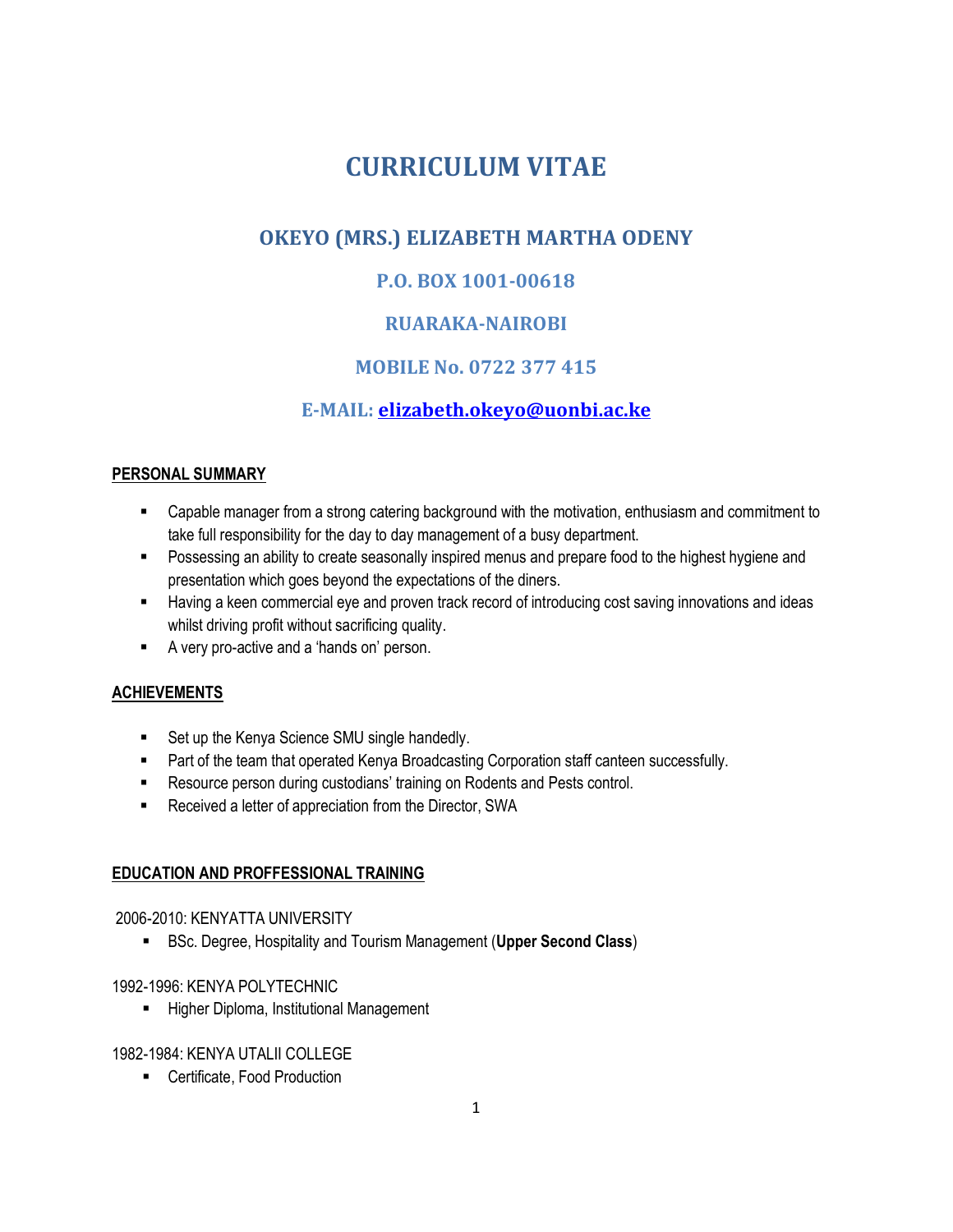#### 1980-1981: KENYA UTALII COLLEGE

**EXEC** Certificate, Food and Beverage Sales and Service.

1975-1978: HIGHLANDS GIRLS' HIGH SCHOOL (MOI GIRLS'), ELDORET,

**East African Certificate of Education** 

#### 1968-1974: MASOGO PRIMARY SCHOOL

**EXEC** Certificate of Primary Education

1966-1967: Preparatory (Nursery)

#### **OTHER TRAININGS**

- **March 2-6 2009: Finance for Non Finance Managers, UNES.**
- **June 15- September 8 2003: Information and Communication Technology, Chiromo, UON** 
	- $\triangleright$  Introduction to computers and windows
	- $\triangleright$  Ms word
	- $\triangleright$  Ms excel
	- $\triangleright$  Introduction to networking and internet
- **May 18-20 1999: Middle Grade Managers, Hall 6, UON** 
	- $\triangleright$  Supervisory Skills Development
- **June 10-14 1991: Training for middle grade staff, Egerton University.** 
	- $\triangleright$  Effective communication techniques
	- $\triangleright$  Leadership
	- $\triangleright$  Attitudinal change
	- $\triangleright$  Work supervision
	- $\triangleright$  Interpersonal relationship
	- $\triangleright$  Mass behaviour

#### **WORKSHOPS AND SEMINARS**

- Ully 2013, June 15 2011: Records keeping and Management, CCU.
- **EXECT** October 23 2012: Training on CMIS, SWA Boardroom
- **June 28 2012: Team building, Mamlaka**
- **June 23 2009: Procurement Procedures, CCU**
- **B** April 28 2009: Environmental Auditing, CCU
- **February 2 2009: Disposal, Procurement, Inspection and Acceptance of Goods, CCU**
- **May 29 2008: Sensitization Training on Integrity, CCU**
- **February 2007:ISO 9001:2000, CCU**
- **April 30 2003: Purchasing and Supplies**
- **April 15 2003: Induction workshop on 'Way forward for Students Welfare Authority', Ufungamano House,** Nairobi.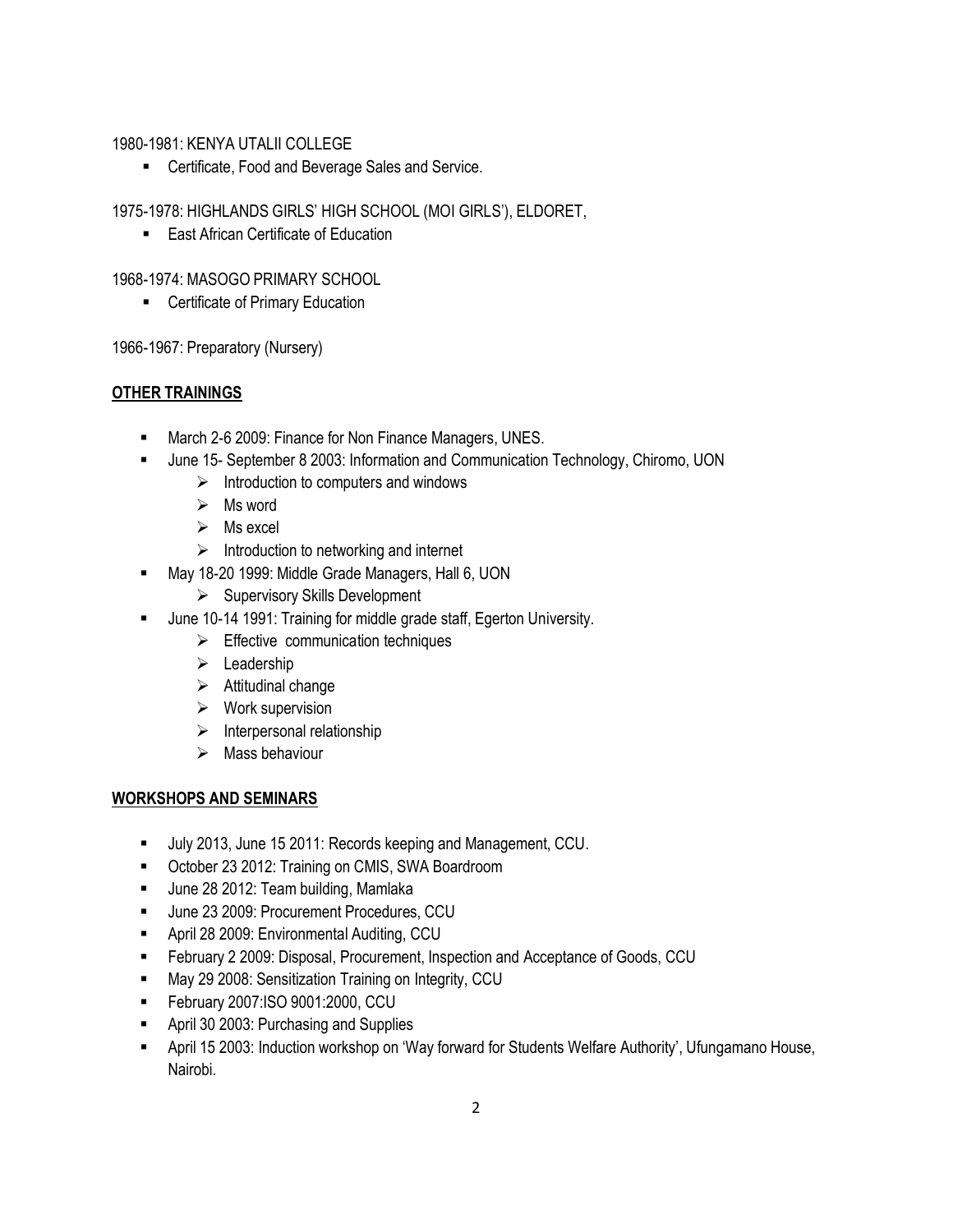#### **CAREER HISTORY**

#### **Position**

ß September 11 -October 14 2007, February 22 2010 to date **Senior Catering Officer** and deputy to the Principal Catering Officer, University of Nairobi.

#### **Duties and Responsibilities**

- **Coordinating the outside campus catering units (Kenyatta Medical, Kenya Science, Kikuyu, Upper Kabete,** and Lower Kabete).
- **Ensuring compliance with ISO 9001:2008 standards.**
- **Involved in providing advice and opinion on introduction of new products, meals and services.**
- **•** Oversees the improvement and maintenance of performance standards within the SMU kitchens.
- ß Organizing new initiatives and planning local and international functions, i.e. graduations, prize giving, etc
- **EXECT** Represent the department in tender opening of all food stuffs, cleaning materials, equipments and other related items.
- **EXECUTE:** Liaise with the procurement officer on supplies matters.
- **K** Make weekly visits to the allocated units to ensure they conform and adhere to the laid down standards in managing the resources, staff and equipments and submit reports to the Director, SWA.
- **Service all departmental meetings.**

#### **Position**

ß October 15 2007-February 21 2010, **Acting SMU Manager**, Kenya Science Campus, University of Nairobi. **Duties and Responsibilities**

- **Head the Kenya Science Campus Strategic Management Unit.**
- **•** Develop both short and long term strategic plans for the SMU.
- **EXECOMED Manage the Accommodation and Catering services**
- **Handle all the personnel matters in the SMU.**
- **Supervise staff and handle the transition period (from college to university) professionally.**
- Responsible for the management of all finances.
- Responsible for all procurement, payment and control of supplies.
- Keep all accountable documents and be responsible for their safety.
- **Ensure proper maintenance of all assets.**
- **Hetain** Maintain a proper register for all assets
- **Responding to students enquiries relating to services offered by the Student Welfare Authority.**
- **EXECTE:** Responsible for staff appraisal and providing appropriate incentives.
- $\blacksquare$  A warden to the students.
- Chaired all disciplinary cases.
- Chaired SMU meetings.
- **Undertake any other duty as may be assigned by the Director, SWA.**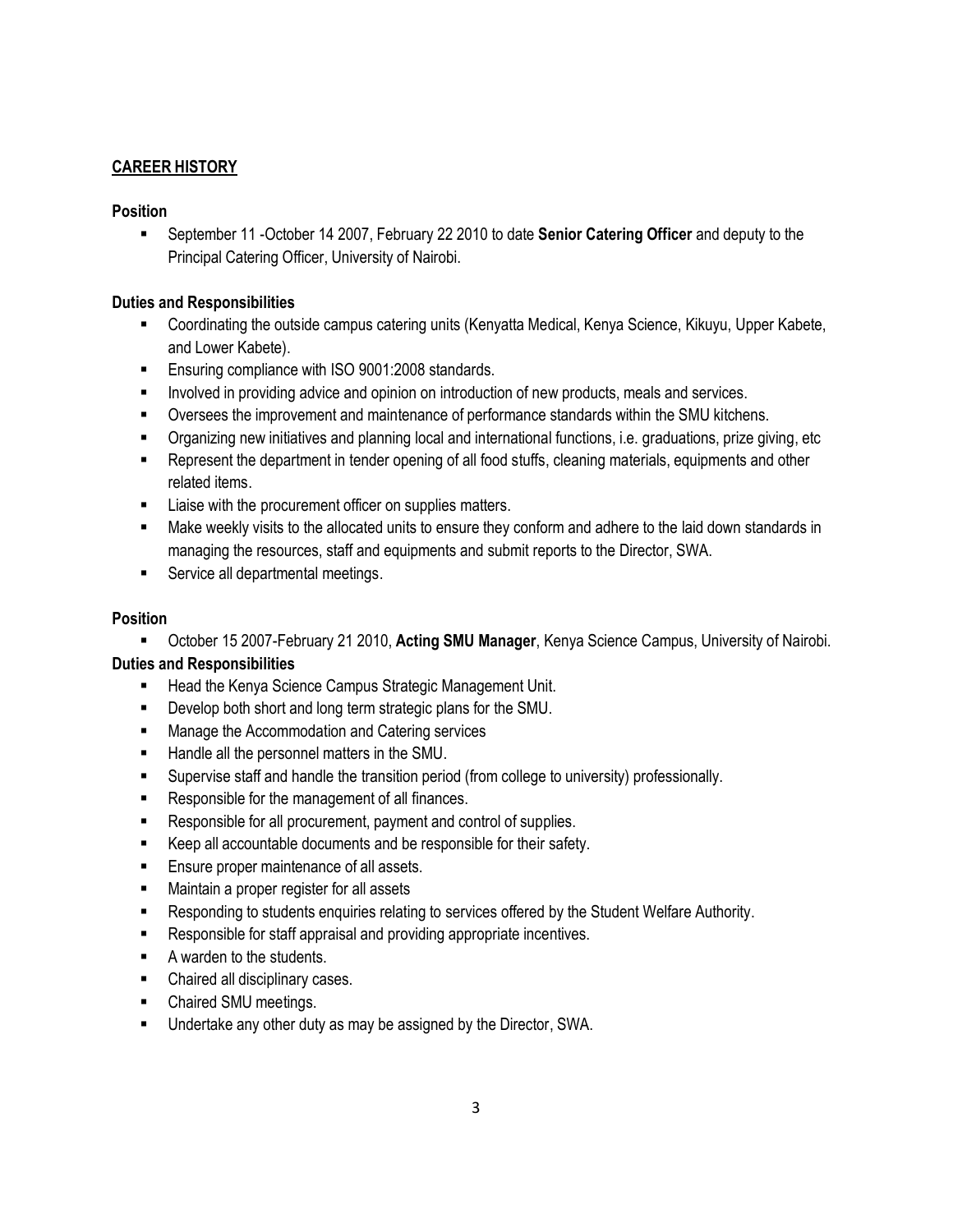#### **Position**

**EXEDED January 10 2006-September 10 2007, Catering Officer in Charge of Mamlaka Kitchen.** 

#### **Duties and Responsibilities**

- **IF** In charge of all the operations in the kitchen.
- Responsible to the PCO and the SMU Manager.
- Responsible for all the staff in the kitchen.
- **Requisitioning of foods, cleaning materials, equipments and other related items from the suppliers and** stores.
- **Supervising the cleanliness of the staff, kitchen, and the surrounding environment.**
- **Ensuring that foods delivered were according to the specifications.**
- Did the kitchen budget and adhered to the budget allocations.
- **Prepared the menus and supervised foods and beverage preparations and service.**
- Did the food cost and sales analysis and advised staff if/when there were shortages.
- **EXECT** A committee member for the organization and execution of the UON graduation functions and many other functions within the University.
- Raised M1 forms and supervised the repair works carried out within the kitchen.
- **Figure 1** Trained and counseled staff.
- Chaired all kitchen meetings and forwarded recommendations to the PCO.

#### **Position**

**EXECT:** October 8 2004-January 9 2006, Catering Officer in charge of Varsity Catering Services.

#### **Duties and Responsibility**

- While most of the duties were the same as those of Mamlaka, Varsity was and still is an IGU and it supplied chapattis to all the kitchens within the main campus and catered for groups, University visitors and students as well and all were under my direct supervision.
- **•** Planned, organized, budgeted, costed and sourced for suppliers during UON graduation functions.
- **Supervised the pre-preparations, preparations and cooking and service of foods and clearing, cleaning, in Super** stock taking and storage of items used during the graduation functions.

#### **Position**

#### ß July 2003-October 7 2004,**Catering Officer in charge of Lower Kabete Kitchen**

#### **Duties and Responsibilities**

**F** The duties and responsibilities were the same as those of Mamlaka and Varsity Catering Services.

#### **Position**

#### **EXEC April 22 2001-July 2003, Catering Officer in charge of Chiromo Cafeteria**

#### **Duties and Responsibilities**

- **Example 2** Catered specifically for Lecturers and staff in the College of Physiology and Biological College.
- Catered for quests to the College and other visitors.
- Catered for functions within the College
- **Other duties remained the same as for Mamlaka and other units.**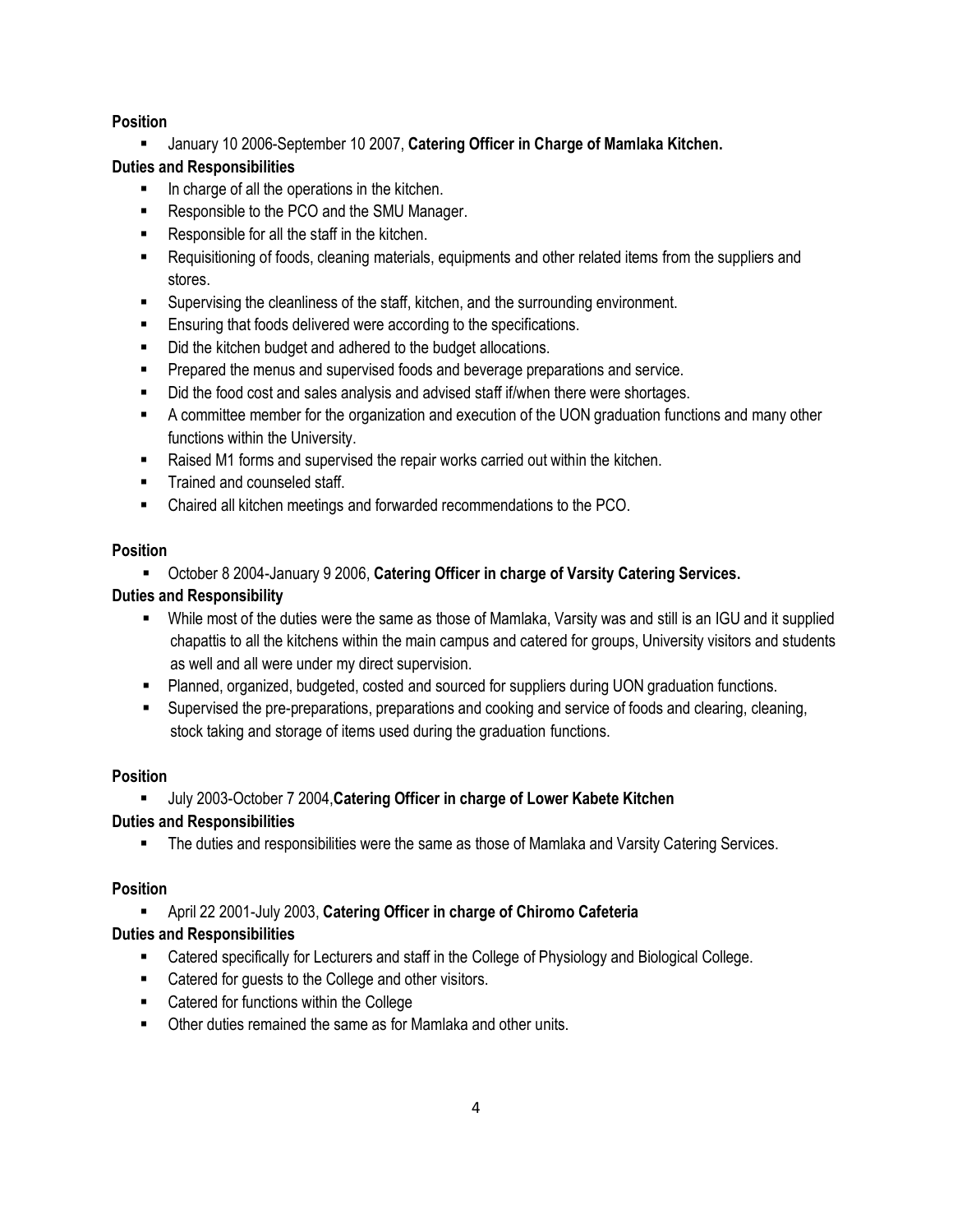#### **Position**

**EXECTE:** November 27 2000-April 2001, Assistant Catering Officer, Main Cafeteria, UON

#### **Duties and Responsibilities**

- **EXECT** Catered mostly for staff in the Central Administration at the main campus.
- **Took charge in the absence of the Catering Officer.**
- **•** Deputized the Catering Officer.
- **Supervised staff.**
- **Supervised food receiving, and storage.**
- Requisitioned for foods from the internal stores and supervised issuing.
- **EXECUTE:** Supervised food preparations and service.
- **Analyzed food costs and sales.**
- $\blacksquare$  Did monthly stock taking.

#### **Position**

**July 26 1999- November 2000, Assistant Catering Officer, Stella Awinja Kitchen** 

#### **Duties and Responsibilities**

- **In charge of the ADD cafeteria.**
- **EXECT** Catered mainly for the Lecturers and staff in the ADD department.
- **Deputized the Catering Officer in charge of Stella Awinja.**
- **EXECUTE:** Other duties were similar to those of Main Cafeteria.

#### **Position**

**Kay19 1999-July25 1999, Assistant Catering Officer in the College Cafeteria, but worked for one week** and then posted to **Kenya Broadcasting Corporation.**

#### **Duties and Responsibilities**

- Catered for the KBC staff and their visitors.
- $\blacksquare$  Other duties similar as above.

#### **Position**

**Karch 20 1998-May 18 1999, Catering Officer in charge of Parklands Kitchen** 

#### **Duties and Responsibilities**

**Similar to Mamlaka.** 

#### **Position**

**Kay 23 1997-March 19 1998, Assistant Catering Officer, Mamlaka Kitchen** 

#### **Duties and Responsibilities**

- **•** Deputized the Catering Officer in charge of the kitchen
- **Planned the duty roster for staff**
- **Planned the leave schedule for staff.**
- **F** Trained staff on various topics i.e. hygiene, food preparation, personal grooming, punctuality etc
- Other duties were similar to those of other kitchens.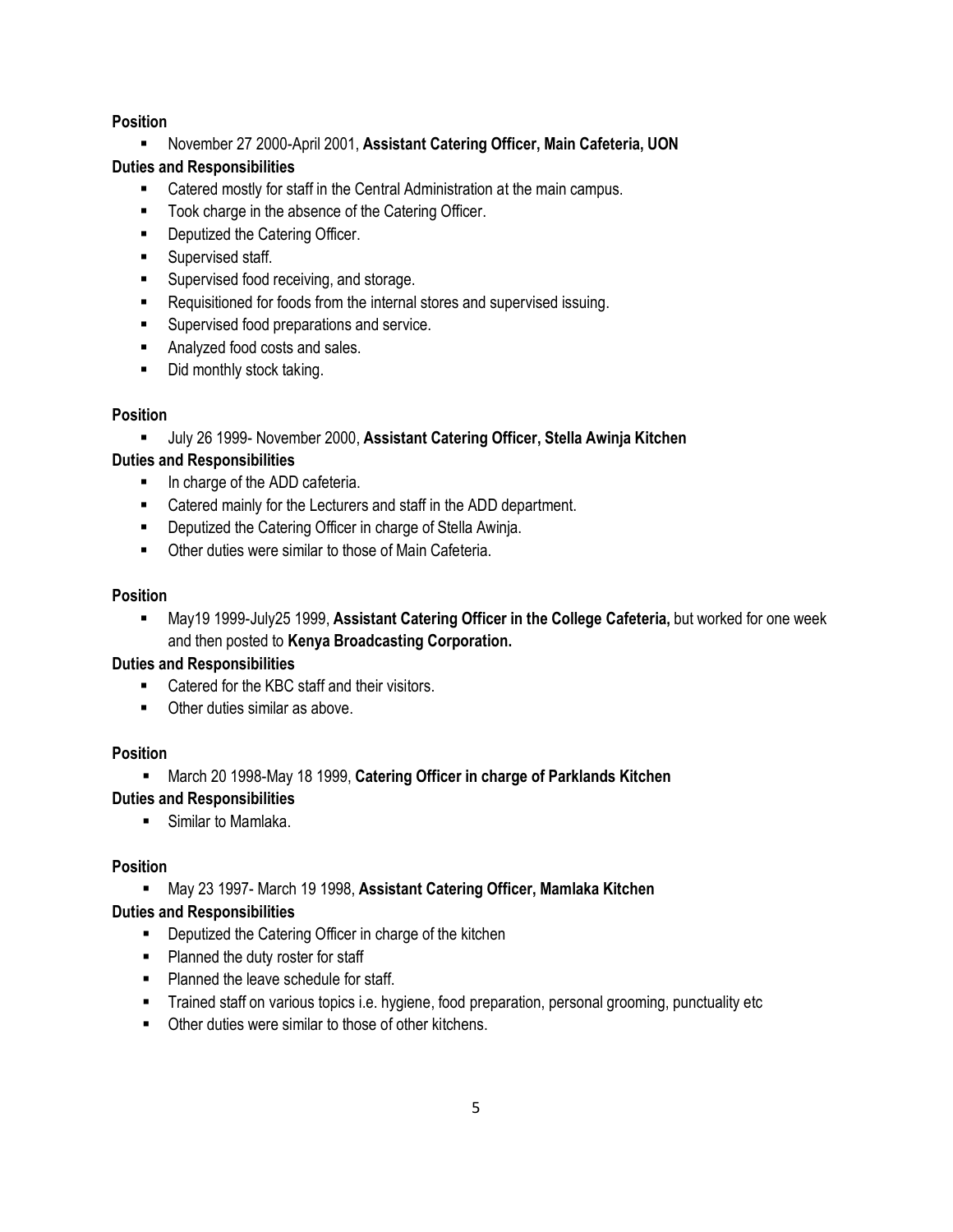#### **Position**

ß 1995-May 1997, **Senior Cateress, Egerton University, Njoro**

#### **Duties and Responsibilities**

- **In charge of Faculty of Arts and Social Sciences (FASS) Cafeteria**
- **Similar to those of in charge of kitchens.**
- ß 1989-1994, **Cateress, Egerton University**
- **Deputy to the Senior Cateress in charge of the Main Kitchen (took study leave between 1992-1995)**
- ß December 1984-1988. **Chef/Assistant Cateress, Egerton College**
- **In charge of shift**
- In charge of cooks.
- **Bupervised food preparations and cooking**
- **Supervised food service.**
- **Supervised cleanliness**
- ß October-November 1984, **Cook, Ambassador Hotel, Nairobi**
- **Prepared mouth-watering foods for Breakfast, Lunch and Dinner**
- **Specialized in hot kitchen**
- ß October 1981-April 1982, **Waitress, Utalii Hotel, Nairobi**
- **Took charge of the restaurant décor**
- Did 'Mis en place' before service
- **Welcomed, seated and served guests.**
- **Ensured guests paid for services.**
- ß May-August 1980, **Untrained Teacher, Nyandiwa Primary School, Siaya.**

#### **OTHER DUTIES**

- ß 2006-2013 Chairlady, Mary Immaculate Small Christian Community, St Benedict Parish, Thika Road
- **1998-2000 Choir Member, St Benedict Parish**
- **1980-1981 Class captain (College)**
- **B** 1978 Dormitory prefect (High School)
- $\blacksquare$  1974 Head Girl (Std 7)
- **1973 Netball captain (Std 6)**

#### **INTERNSHIP**

- **EXECT** November 1993-April 1994, Management Trainee, Panafric Hotel, Nairobi.
- **EXEC** Areas covered:
	- $\triangleright$  Kitchen
	- $\triangleright$  Food and Beverage service areas
	- $\triangleright$  Stores
	- $\triangleright$  Food and Beverage Control
	- $\triangleright$  Front Office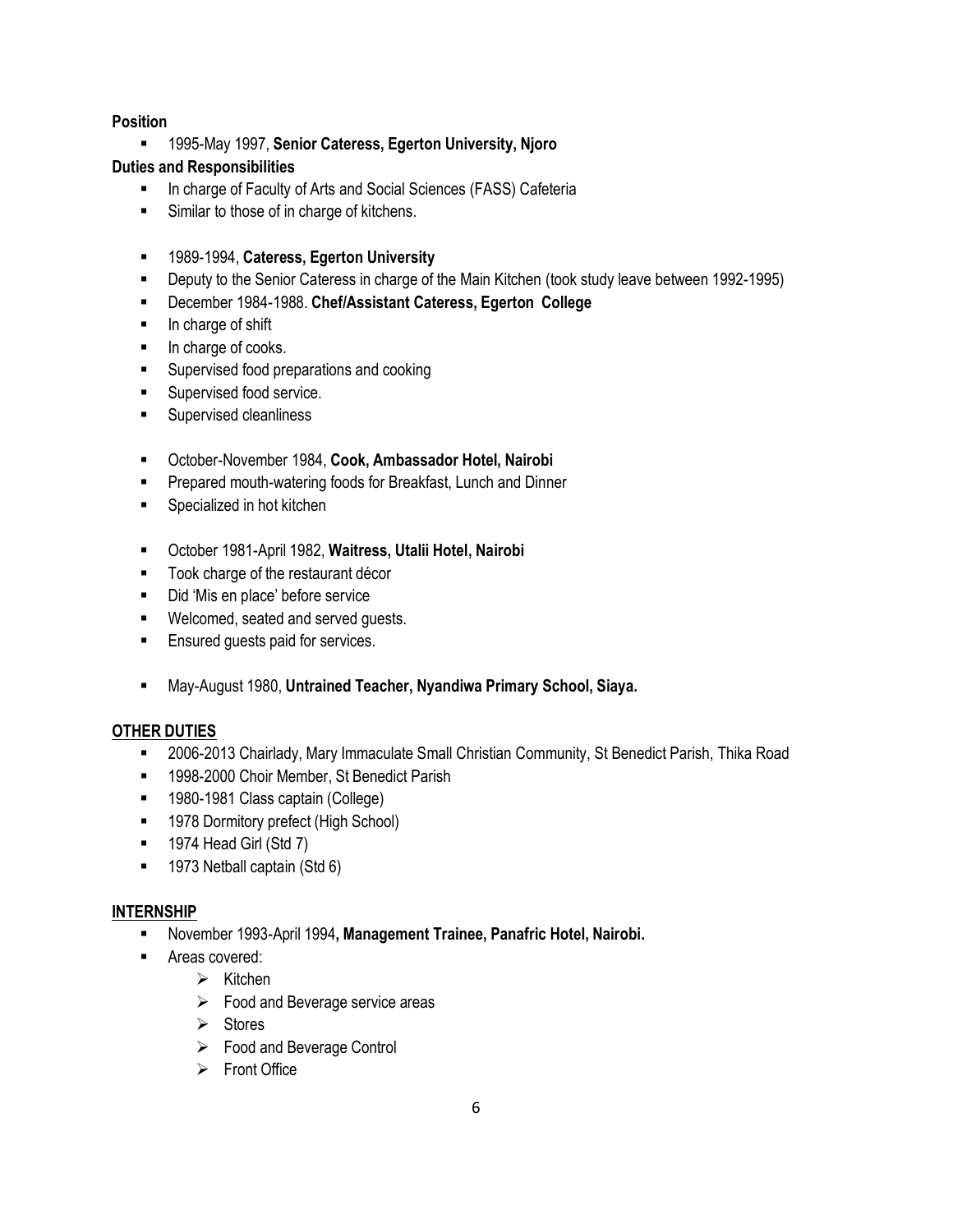- $\triangleright$  Housekeeping
- $\triangleright$  Personnel department
- $\triangleright$  Security
- ß May 1994, **Utalii Hotel, Nairobi**
- **Rea covered:**
- **Example 2** Laundry Services

#### **PROFESSIONAL EXPERIENCE**

#### **Catering Abilities:**

- **Experience of providing the catering service for large private parties and events.**
- **Fully aware of current equal opportunity, anti-discrimination and anti-oppressive practices.**
- Good leadership and organization skills.
- **Excellent people skills to inspire catering staff.**
- **F** Track record of managing units diligently and profitably.
- Ability to provide a safe physical working environment for catering staff and customers.

#### **Personal abilities:**

- **Having a real passion for good and hygienically prepared foods**
- **Focused on client and customer services**
- **EXECUTE:** Ability to build a strong relationship with customers.
- Can stay calm in crisis situations
- Resolving problems on the spot.
- **Effectively motivating staff to get the most out of them.**
- **Willing to work long hours and outside the schedules.**
- **Having an enthusiastic drive and a positive 'can do' attitude.**
- **Flexible to meet the demands of the business.**
- **•** Presentable, confident, responsible, reliable, honest, firm, etc

#### **KEY COMPETENCIES AND SKILLS**

- **EXEC** Hospitality Management
- **Kanaging Costs**
- **EXECUTE CULTARY MANAGEMENT**
- **Stock taking**
- Food preparation
- **Beverages**
- **•** Developing menus
- **Financial Management.**